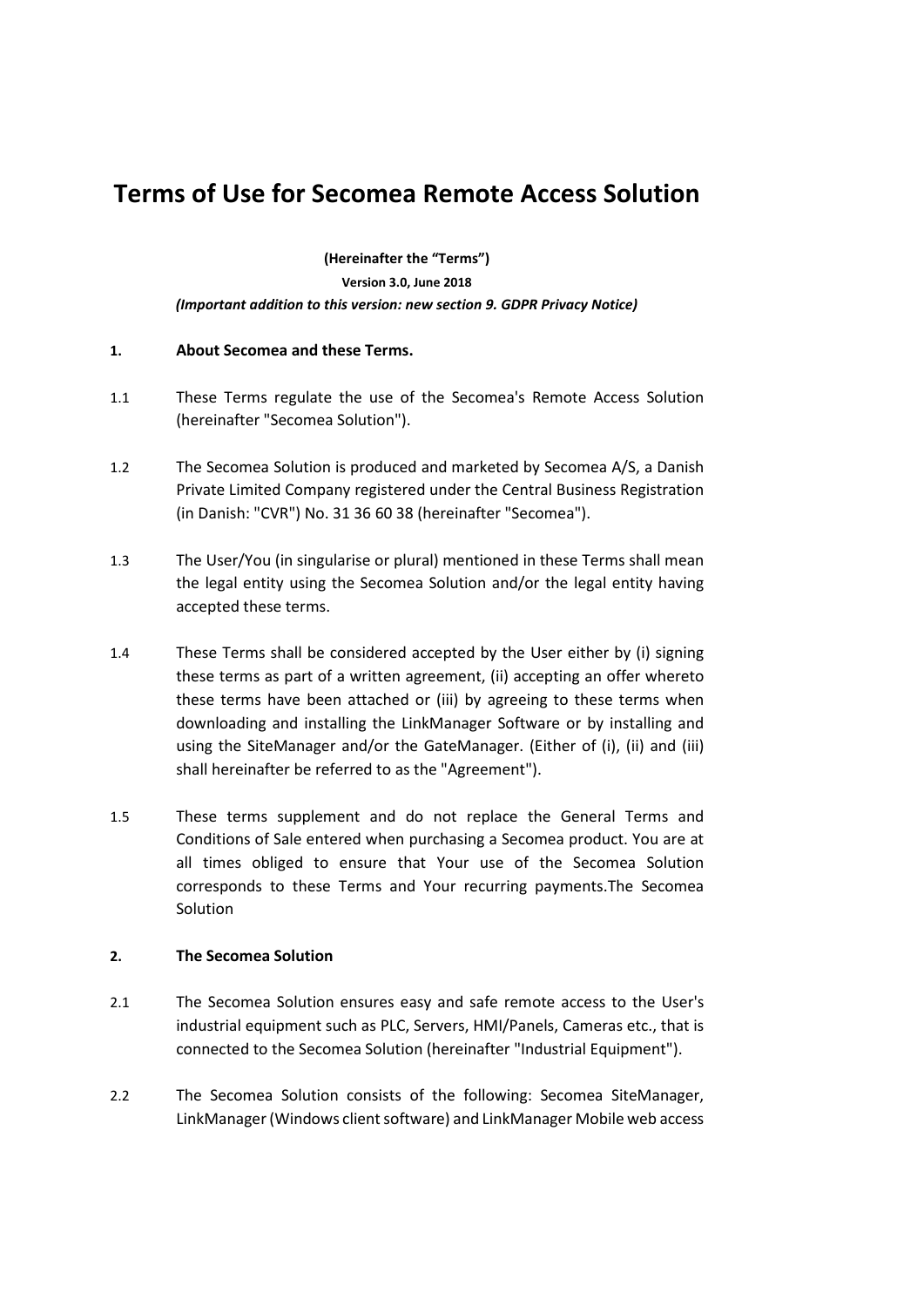and GateManager (hosted by Secomea, a Secomea distributor or installed with the User).

- 2.3 The Secomea Solution works together with the User's Industrial Equipment via an interface decided by the customer, such as Ethernet, serial or USB or other interfaces supported by Secomea.
- 2.4 The Secomea Solution requires that the SiteManager component that interfaces to the Industrial Equipment is allowed to access the central GateManager via the local network, or via a wireless broadband connection.
- 2.5 The current Secomea Solution and its variations are in detail described on [www.secomea.com](http://www.secomea.com/) .
- 2.6 In case of a discrepancy between product information in hard copy and the description on www.secomea.com the latter shall prevail.
- 2.7 The Secomea Solution is only to be used with Industrial Equipment prepared for safe remote access.
- 2.8 The Secomea Solution has a high level of built-in security but the built-in security cannot and should not substitute or prevent the User from taking proper security measures in order to keep the Industry Equipment safe and protected against unauthorised access.
- 2.9 The User accepts that functionality and/or the user interfaces of the Secomea Solution may be amended in connection with system updates.
- 2.9.1 In case of major amendments, Secomea will give notice of such amendments in due time before such amendments are implemented in order for the User to be able to take proper measures.
- 2.10 The User acquires a non-exclusive right of use for the Secomea Solution.
- 2.11 The User shall be solely liable for all setup and configuration of the Secomea Solution.
- 2.12 It is the User's sole responsibility that the User's Industry Equipment is adequate enabled for remote access and at all times is well maintained.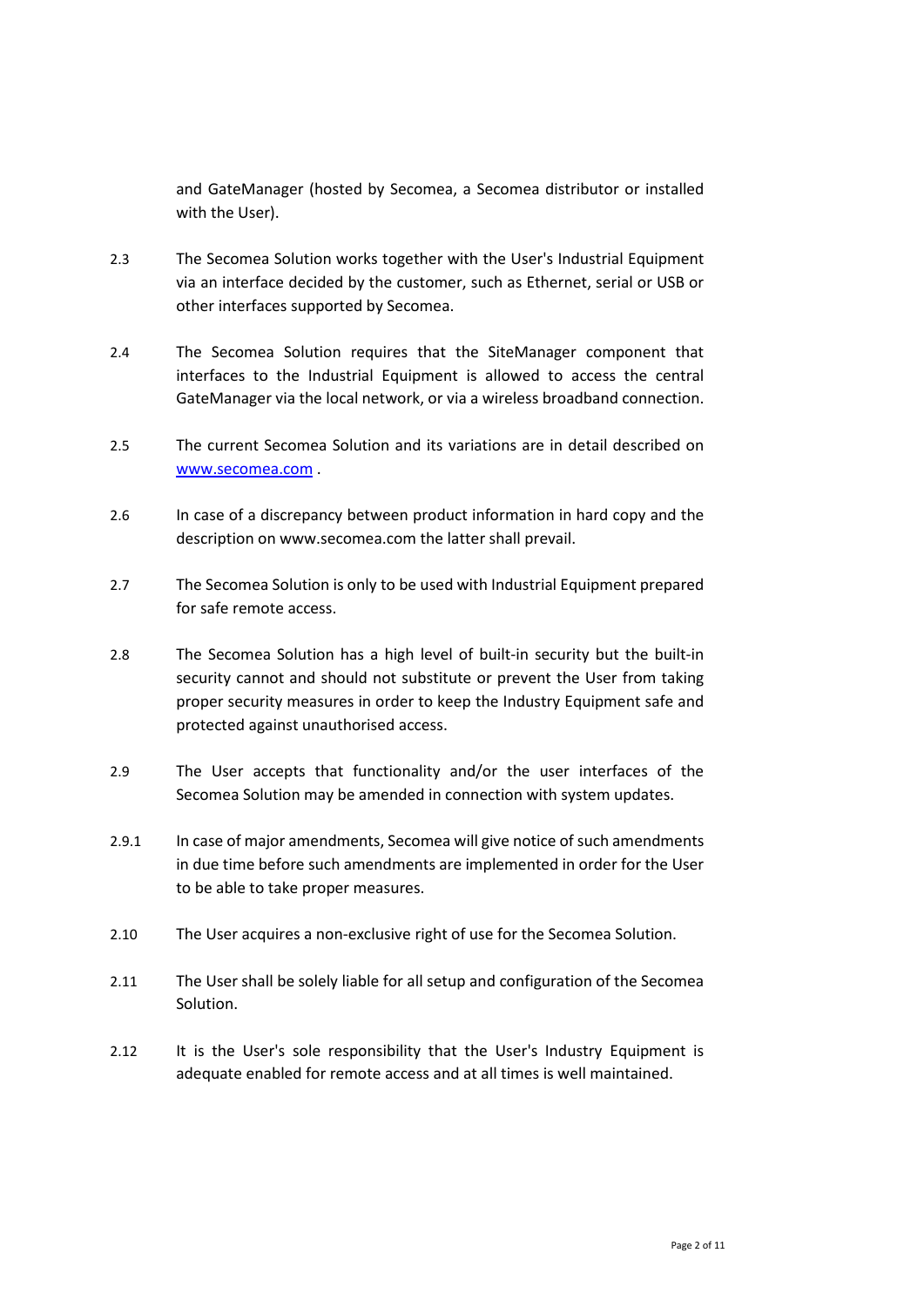## **3. Installation and configuration**

- 3.1 Any installation of the Secomea Solution is contingent upon the User providing the following at User's own cost and effort:
- 3.1.1 Adequate Internet access.
- 3.1.2 Adequate user rights on personal computer.
- 3.1.3 Adequate personal computer and mobile devices with internet access.
- 3.1.4 Adequate knowledge of electrical wiring of Industrial Equipment.
- 3.1.5 Adequate authority to apply the Secomea Solution to the Industrial installation.
- 3.2 The User shall prior to installing the Secomea Solution ensure that the Industry Equipment in question is remote access enabled and is capable of communicating with the Secomea Solution.
- 3.3 The Secomea Solution is installed and configured by the User.
- 3.4 All data are transmitted in standard formats supported by the Secomea Solution.
- 3.5 Secomea is not liable for data transmission to and from the Industrial Equipment, as Secomea has no control over the internet or the User's internal IT installations. Nor is Secomea liable for the correctness of data received.
- 3.6 The User has been made aware that data between the Industry Equipment and the SiteManager may be transferred in a non-encrypted format.
- 3.7 The User has been made aware that data to and from the LinkManager Mobile may be transferred in a non-encrypted format.
- 3.8 The User has been made aware that all data between SiteManager and GateManager and GateManager and LinkManager is encrypted.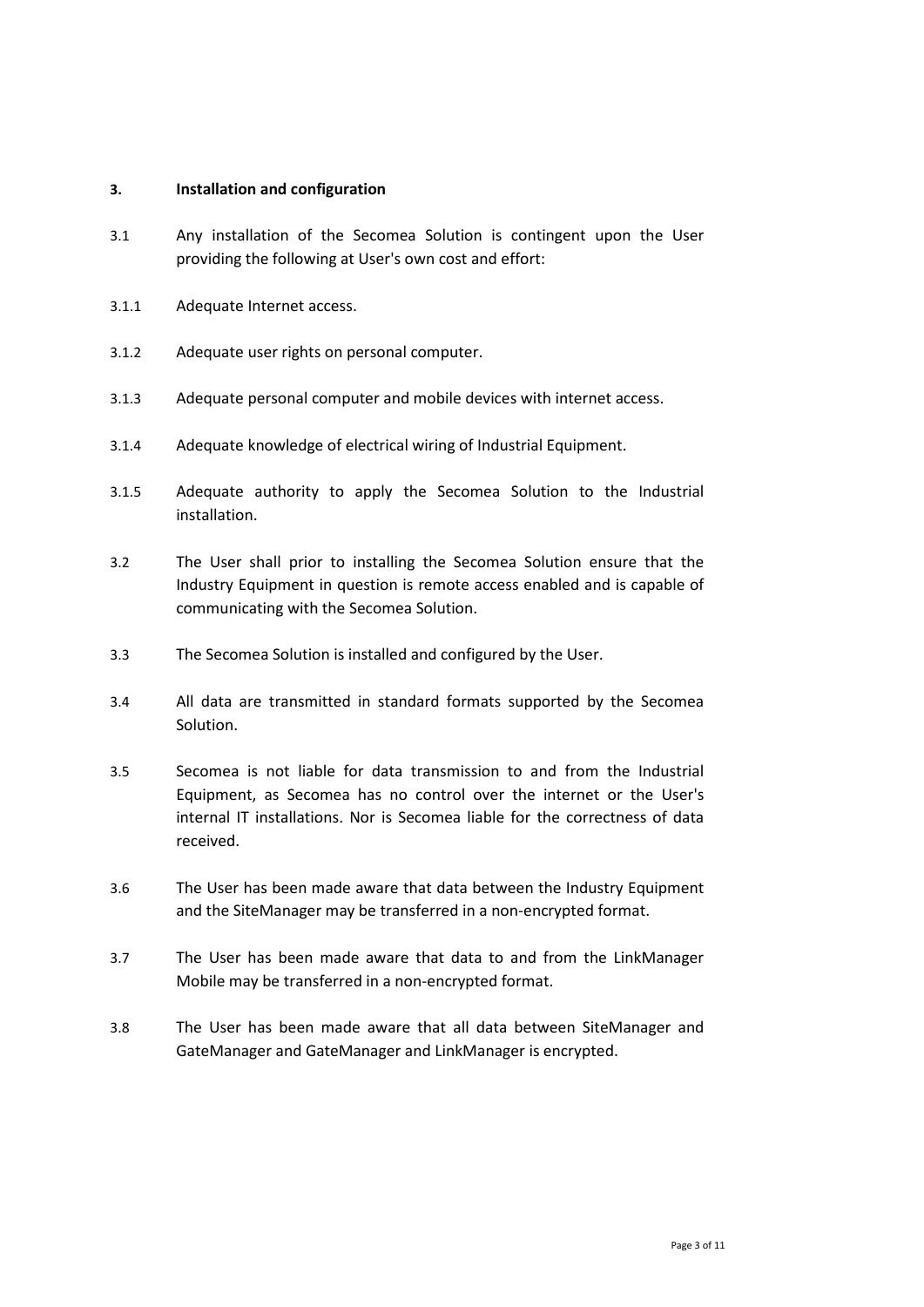## **4. Consultancy assistance and support**

- 4.1 The Secomea Solution is provided as is. The User has to decide whether the chosen Secomea Solution is fit for User's purpose.
- 4.2 Consultancy assistance and training from Secomea in connection with purchase, installation and start-up must be acquired separately and is NOT comprised by these terms.
- 4.3 Unless otherwise agreed, the User has free e-mail/web support all working days. Note that terms of support may vary between Secomea global distributors.
- 4.4 For customers purchasing directly from Secomea the following apply:
- 4.4.1 Secomea Denmark provides support between 09:00 a.m. and 4:30 p.m. CET and are closed on national holidays. Secomea global affiliates may have different opening hours, which will be listed at the website support section.
- 4.4.2 Secomea will reply to inquiries on a "first come, first served" basis. The response time usually never exceeds twenty-four (24) hours during Danish working days. After more than twenty-four (24 hours) of unanswered inquiries (weekends and public holidays excluded), the User will receive information about the expected response time.
- 4.5 Support will be provided by English speaking support employees.

## **5. Software**

- 5.1 The LinkManager is comprised of a computer software operated via a web access client account on a GateManager server. The LinkManager software is designed to be installed on personal Windows computers.
- 5.2 The LinkManager software only functions properly as part of the Secomea Solution.
- 5.3 The LinkManager software is downloaded from Secomea.com in the version present at the time of download.
- 5.4 The User is entitled to install the downloaded LinkManager software on an unlimited number of User's personal computers.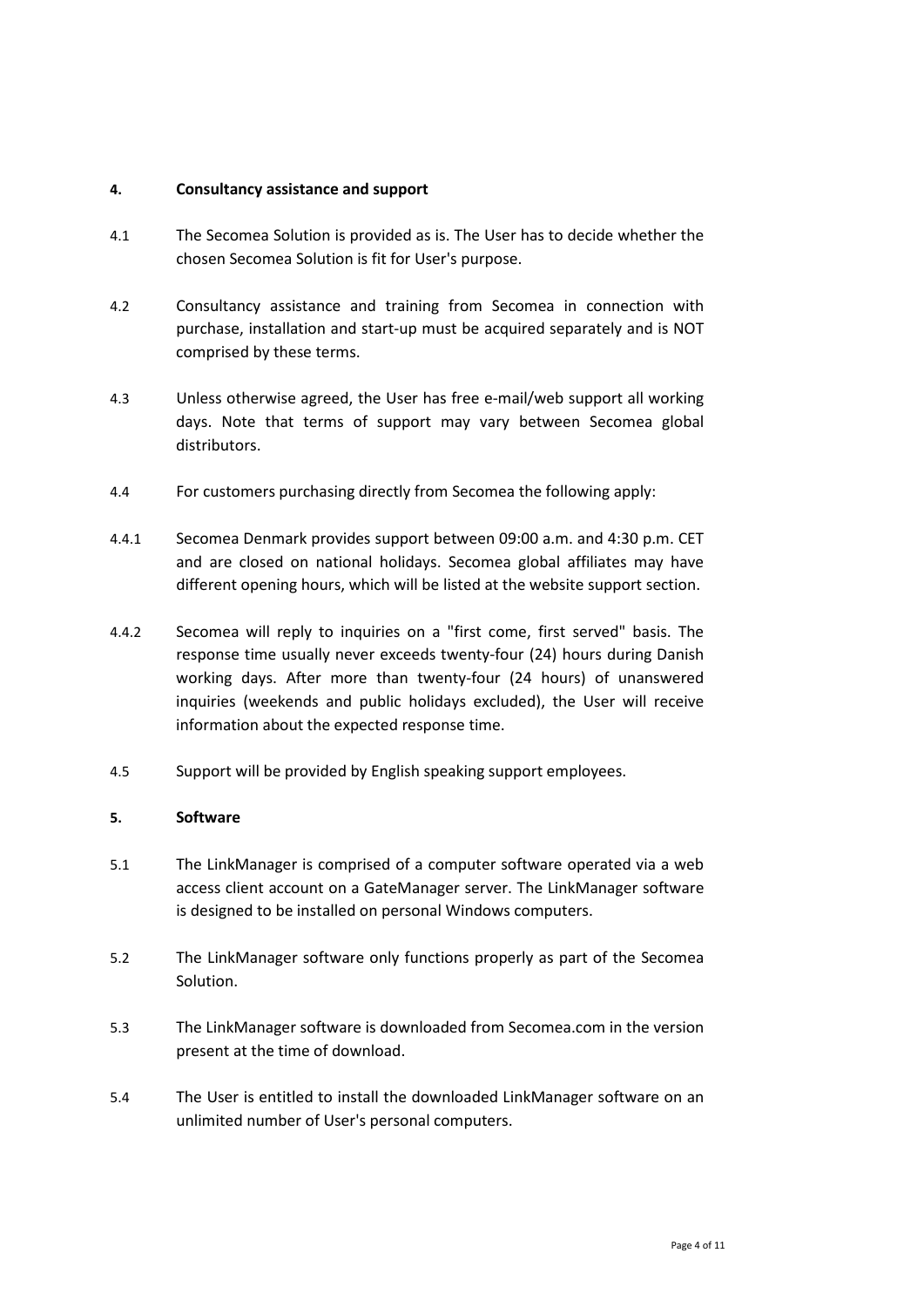- 5.5 The LinkManager, LinkManager Mobile and the GateManager Administrator portal are web access clients and they are designed to be used from computer platforms with a browser supporting TLS 1.2 encryption and JavaScript.
- 5.6 Due to LinkManager, LinkManager Mobile and the GateManager Administrator portal web access clients being integrated parts of GateManager, updates to these clients may occur in conjunction to updates of the GateManager server. Additionally, updates of the GateManager server may require update of the LinkManager computer software and vice versa.
- 5.7 The LinkManager, LinkManager Mobile and GateManager Administrator Portal clients are maintained by Secomea on an on-going basis.
- 5.8 Access to updates may be contingent upon paying the annual maintenance fees depending on the type of agreement the User have with Secomea/its distributors.
- 5.9 It is the sole responsibility of the User to maintain the LinkManager software.
- 5.10 Any support provided by Secomea for the LinkManager software is contingent upon the LinkManager software being fully updated.
- 5.11 If using an own GateManager server, any support provided by Secomea for the LinkManager, LinkManager Mobile and GateManager Administrator Portal is contingent upon the GateManager software being fully updated.
- 5.12 The use of the LinkManager and LinkManager Mobile is restricted as follows:
- 5.12.1 This License does not convey to You with an interest or ownership in or to the LinkManager or LinkManager Mobile, or its documentation but only a limited right of use always subject to the terms of these Terms of use.
- 5.13 You are made aware that any attempt to access your Industrial Equipment via the LinkManager or LinkManager Mobile requires that you have purchased the necessary license and that these licenses are duly registered with Secomea. Secomea recommends that all software and access to software hosted by Secomea is thoroughly tested prior to any production use.
- 5.14 You are entitled only to allow access to the LinkManager software for individuals who are working for the entity who has accepted these terms.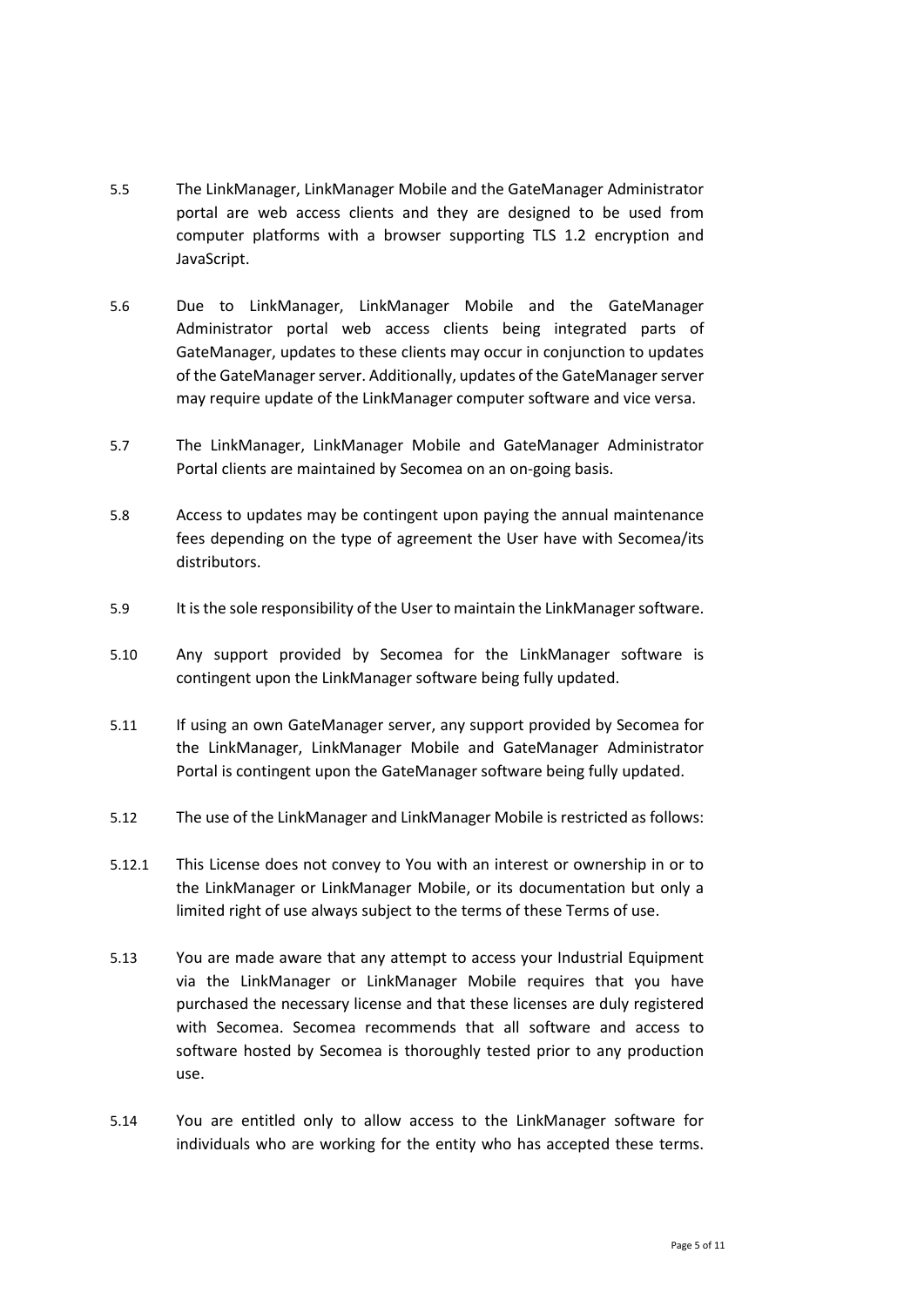Accesses to Your Industrial Equipment by individuals who are not covered by these terms are your sole responsibility.

- 5.15 You are permitted to backup the LinkManager software in accordance with good industry practice, however, a new copy of the LinkManager software may at all times be downloaded from Secomea's web site (excluding any of Your data). Backup copies on transportable data media must be marked as such and bear copyright notices as to the ownership of the software by Secomea. Back up copies must be kept in a secure place and destroyed IMMEDIATELY if the right to use ceases and You must, if required by Secomea, sign an affidavit to this effect.
- 5.16 Your use rights hereunder only pertain to the version (1.x, 2.0 etc.) of the software that was purchased by You and is stated on the sales invoice to You.
- 5.17 You accept that the software may be disabled AUTOMATICALLY OR by Secomea if You breach the terms of these Terms of use and/or in case of nonpayment of any fees due AND/OR IN CASE ON NON-VALIDATION OF THE SOFTWARE. You may not give away, rent, lease or sell the LinkManager software alone or together with your access to the LinkManager Mobile or assign or otherwise transfer your rights under these terms of use unless agreed in writing with Secomea. Except as to the extent set forth by mandatory legislation in Your jurisdiction, You may not amend, modify, make additions, deletions or changes to the LinkManager software nor may You reverse engineer, decompile, disassemble or in any other manner attempt to derive source code from the LinkManager software. If you under mandatory legislation is allowed to decompile the LinkManager software you agree prior to decompiling the LinkManager software, that you will give written notice requiring Secomea within a reasonable, l imited period of time which cannot be less than ninety (90) calendar days to provide the information and documentation necessary to produce interoperability. You are entitled to decompile the LinkManager software only after Secomea has failed to comply with such notice within the reasonable, limited time period.
- 5.18 You agree to maintain all copyright notices on any full and partial copies of the LinkManager software and its documentation. You must not use or allow any third party to use the LinkManager software in any manner that may infringe any intellectual property rights, including without limitation patents, copyrights and trade mark rights or any proprietary or trade secret interests.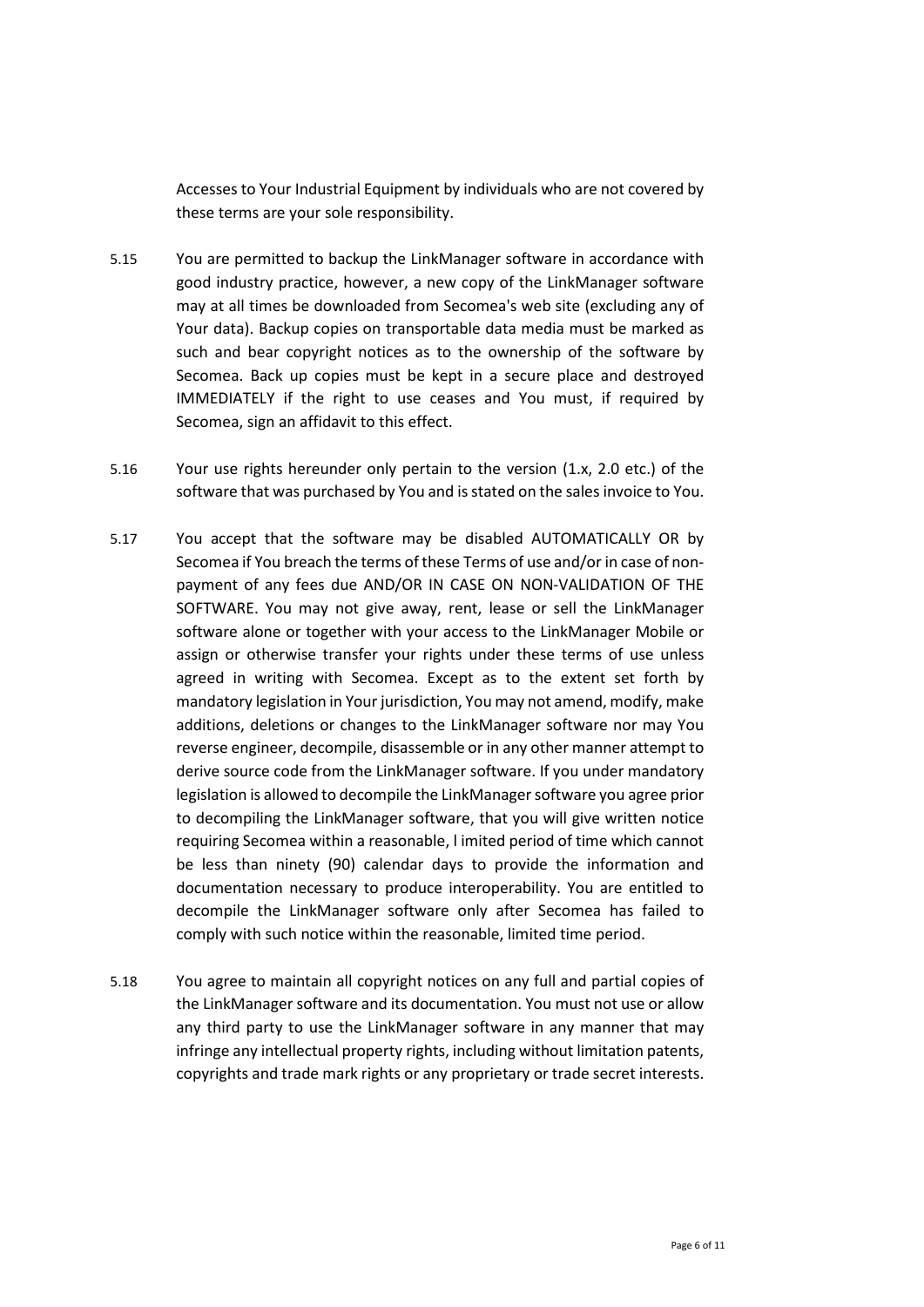## **6. Embedded software / firmware**

6.1 The terms of use applying to the LinkManager software shall also apply to the SiteManager Embedded software and embedded firmware in the hardware based SiteManager and GateManager.

## **7. Rights**

7.1 All rights, including full copyright for SiteManager, GateManager and LinkManager software and any embedded firmware and all subsequent versions of the aforementioned, shall exclusively belong to Secomea, regardless of whether the User has contributed with ideas/input/tests etc. for the development of new functionality, design, interface, etc.

## **8. GateManager - accessibility and maintenance**

- 8.1 Regardless of how You are using the GateManager the GateManager is delivered "as is" and only with the below warranty in section 11 for defects and non-performance.
- 8.2 In case You are using and operating your own purchased GateManager the following shall apply:
- 8.2.1 You are sole responsible for opening the necessary ingoing and outgoing ports in your firewalls in order for the GateManager to function as specified.
- 8.2.2 You are sole responsible for operating a mail server through which the GateManager can send e-mails in order for the GateManager to function as specified.
- 8.2.3 You are sole responsible for operating the GateManager including maintenance, backup and any claims from your own customers due to Your use of the GateManager.
- 8.3 In case You are using a hosted GateManager server additional Terms of Use may apply.

#### **9. GDPR Privacy Notice**

9.1 This section does not constitute a formal Data Processing Agreement. Such rights and obligations are crafted in a separate agreement entered between your company and the provider of the GateManager service, in compliance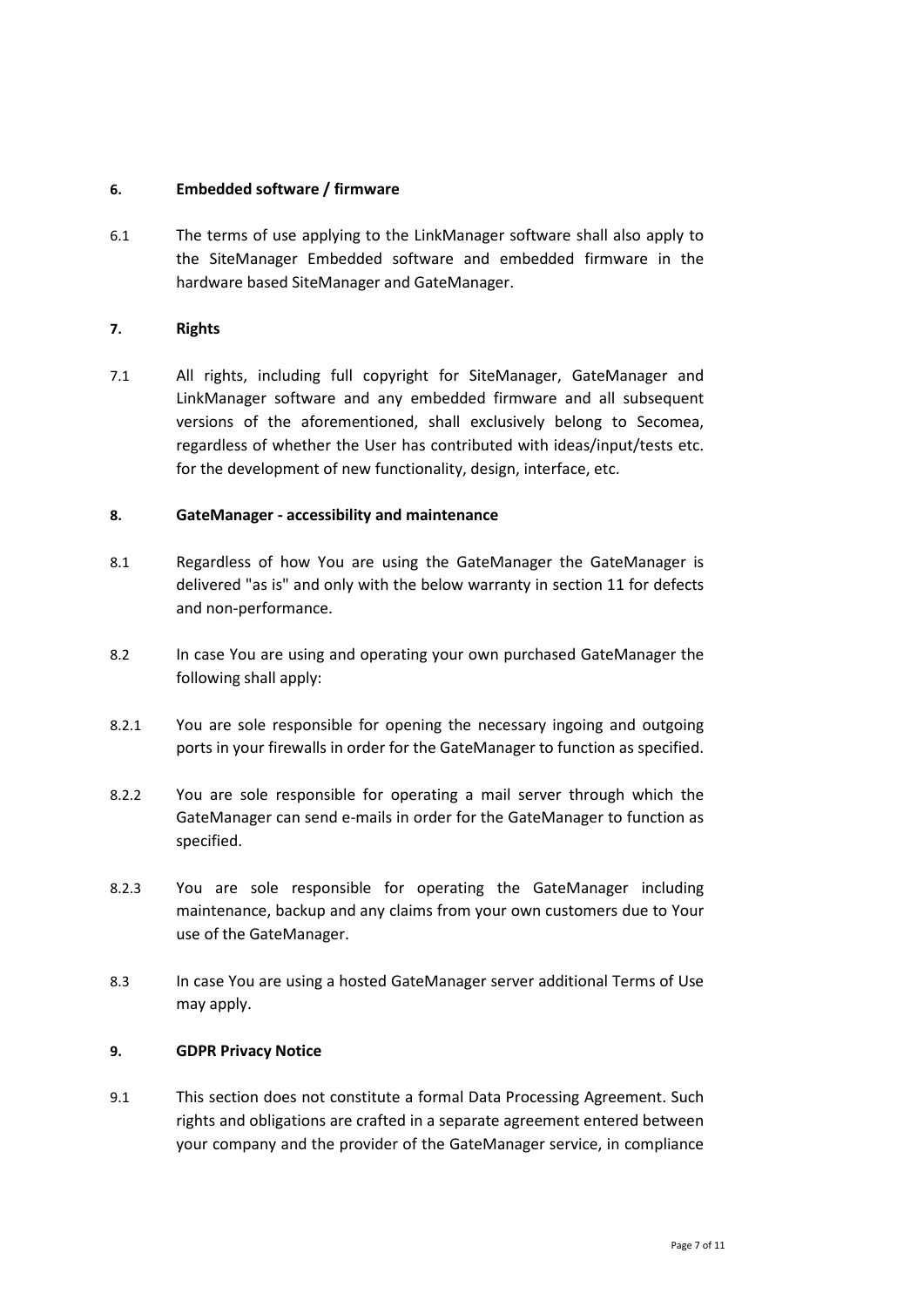with Article 28, sub-section 3 of Regulation 2016/679 of the European Parliament and of the Council of 27 April 2016 on the protection of natural persons with regard to the processing of personal data and on the free movement of such data and repealing Directive 95/46/EC (General Data Protection Regulation).

The following represents relevant personal data privacy information specific to your account on this GateManager:

- 9.2 If you do not know, or are in doubt why and/or who created your account, you should contact the signer of the email containing your login information.
- 9.3 The only personal data stored about you on the GateManager is you name, email and optionally mobile phone number.
- 9.4 If your user account is created in a hosted Customer Domain on a GateManager controlled by a GateManager service provider, observe the following:
- 9.4.1 This service provider acts as Data Processor for the personal data of your user account, and any other user accounts you may create using your account.
- 9.4.2 If the service provider is Secomea or a Secomea affiliate, your account information is solely used for communicating relevant to the use of the Secomea products and services, including reminder letters and service messages related to maintenance, security and updates of the products and services. Note that Secomea may communicate other information to you, such as news or other services provided by Secomea, but such communication will be agreed with you explicitly and will not occur based on your accept of these terms.
- 9.4.3 If the service provider is a Secomea distributor, this distributor is instructed by Secomea to limit the use or your personal data to the purposes described in 9.4.2
- 9.4.4 The Customer Domain name can be found as "Domain Token" in the email containing your login information. This Domain Token reflects the company that has ordered the Customer Domain from the GateManager service provider. This company may be your company, or a company for which you perform services.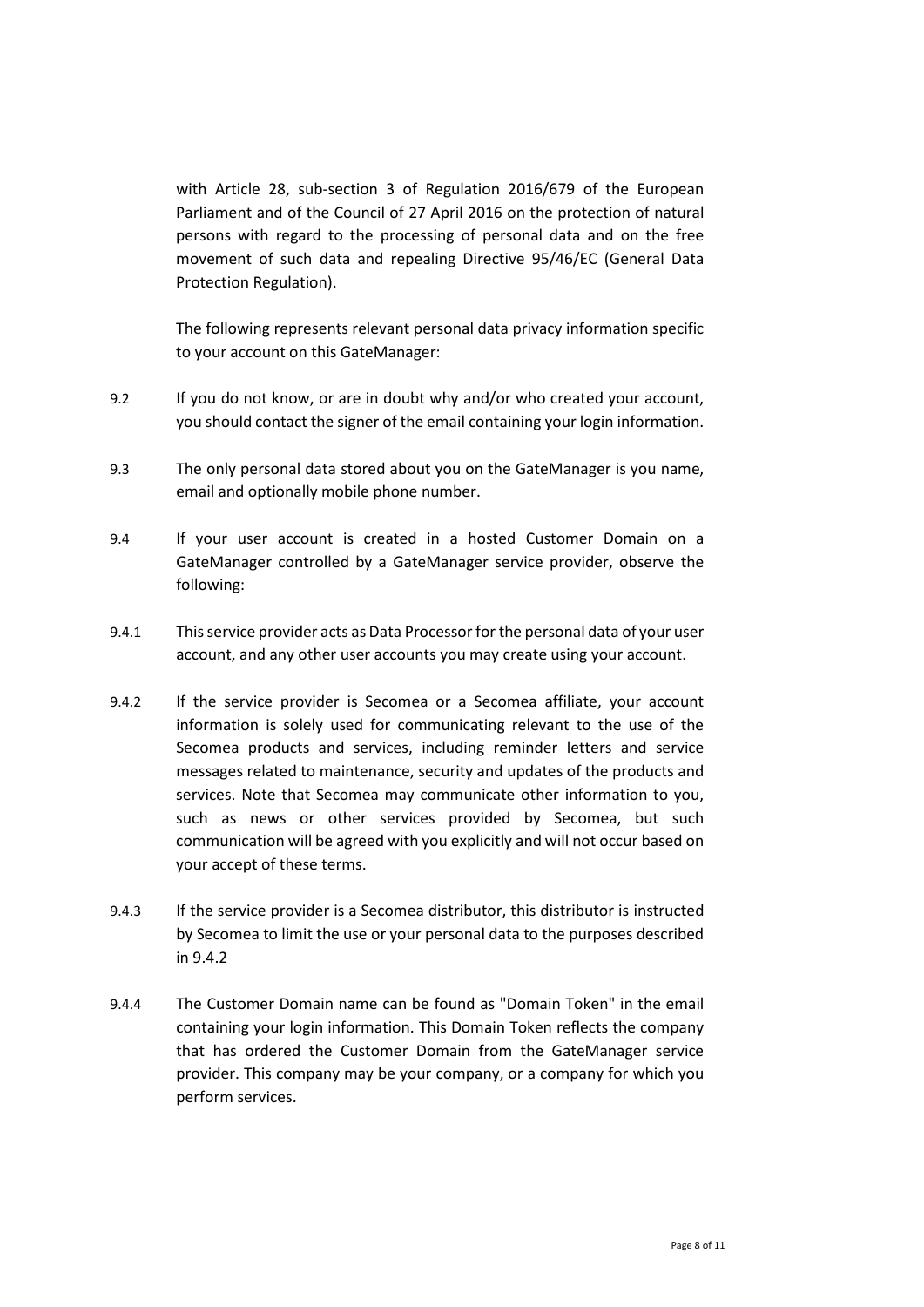- 9.4.5 Backup of your account information is only used for restoring the server in relation to maintenance of the hosted GateManager service.
- 9.5 If your user account is created on a GateManager server installed and activated as a private GateManager:
- 9.5.1 The company owning and administrating the GateManager server is responsible for maintaining the proper GDPR measures for user accounts created on the GateManager. This company maybe your company, or a company for which you perform services.
- 9.6 If your user account allows you to create user accounts for other persons within or outside your company, you or your company is responsible for maintaining the proper GDPR measures towards these persons.
- 9.7 You accept that if you are using a hosted GateManager Server Secomea may validate and monitor Your use of the Solution to the extent necessary for ensuring compliance with Your rights granted under these Terms.

### **10. Security Setup and backup**

- 10.1 Secomea' Solution has been properly secured against unauthorized access.
- 10.2 Secomea Solution includes logging functions, which ensure that You are able to see which individuals have accessed the Secomea Solution and which general actions the user has taken.
- 10.3 Secomea does not make any backups of any kind of the Secomea Solution except for the hosted GateManagers. Any backup of your own Secomea Solution is therefore Your sole decision and responsibility.

#### **11. Secomea's warranty**

11.1 Secomea's warranty scope is described in the General Terms and Conditions for Sale available on the Secomea web site at the time of your purchase.

## **12. Liability and waiver**

12.1 User shall be solely liable for any use of Secomea Solution, including access to Secomea LinkManager, SiteManager and GateManager.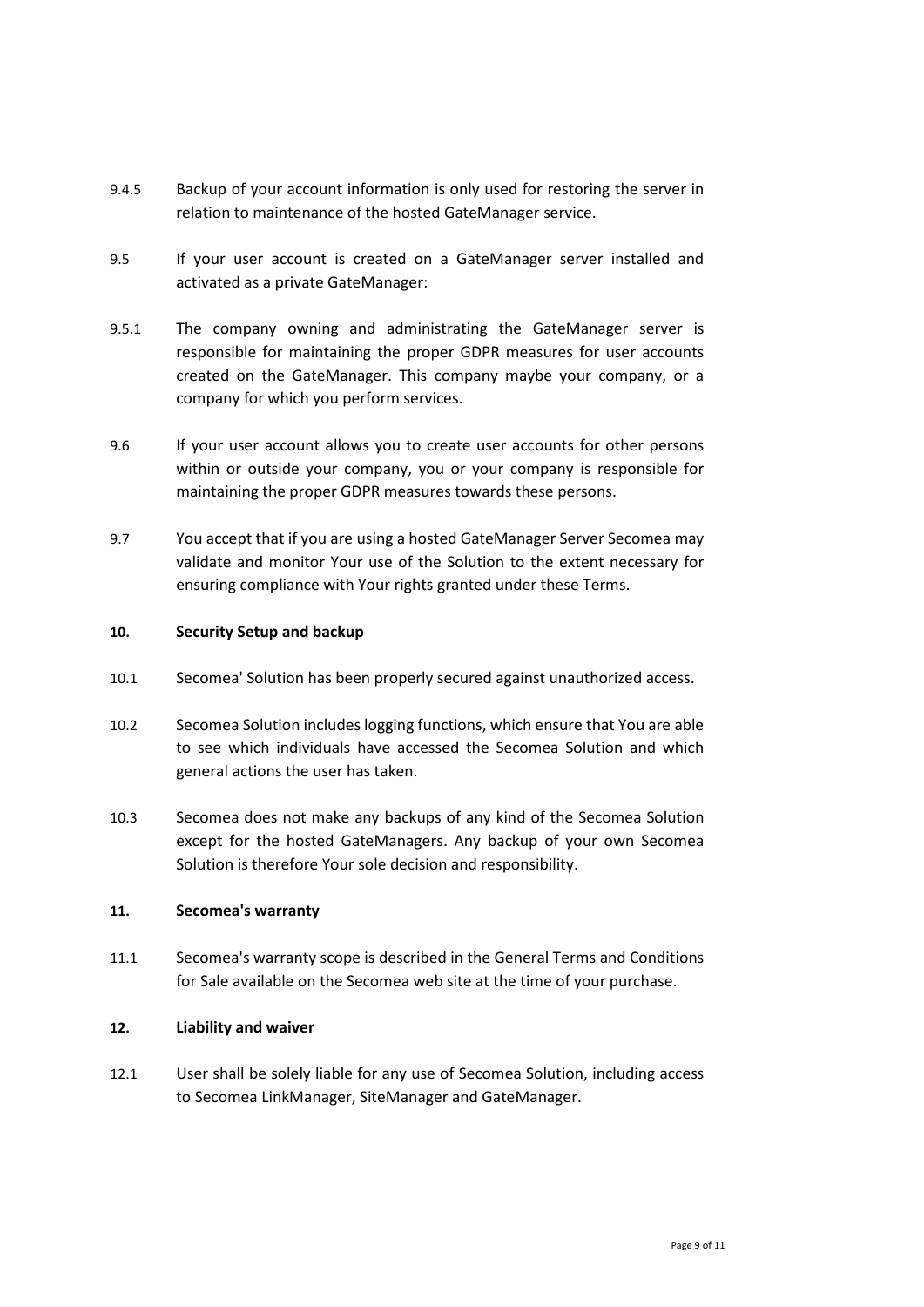- 12.2 Secomea shall not be liable for any inability to access Secomea Solution caused by:
- 12.2.1 Problems with the User's Internet access/ability to connect to the Secomea Solution or internal IT-systems regardless of the reason;
- 12.2.2 Problems with the User's Industrial Equipment, regardless of the reason;
- 12.2.3 General telecommunication problems, i.e. cable breakdown, heavy traffic etc.;
- 12.2.4 Unknown errors in hardware operating equipment supplied by Secomea;
- 12.2.5 Updates and other required maintenance of Secomea Solution;
- 12.2.6 Extraordinary circumstances which are beyond the control of Secomea or its Partners and/or sub-suppliers, and which could not or should not reasonably have been foreseen and should not have been avoided or overcome when entering into this agreement.

# **13. Duty of confidentiality**

13.1 Secomea and its employees, sub-suppliers and advisors must observe strict liability as regards any information about the User's business affairs and other confidential information coming into their possession in connection with the set-up, operation and performance of this agreement.

## **14. Termination and cancellation**

- 14.1 The agreement on User's access to a GateManager hosted by Secomea may be terminated by either User or Secomea with a three (3) months written notice to the other party.
- 14.2 Any Agreement on extended Support and Maintenance may be terminated by either User or Secomea with a six (6) months notice to the other party.
- 14.3 If User does not pay any fee due or other amounts due to Secomea, Secomea is entitled to close down the User's access to a GateManager hosted by Secomea. Only in the event that the User has not paid the amount due at the latest 10 (ten) days after receipt of a reminder letter Secomea is entitled to effectuate closedown.